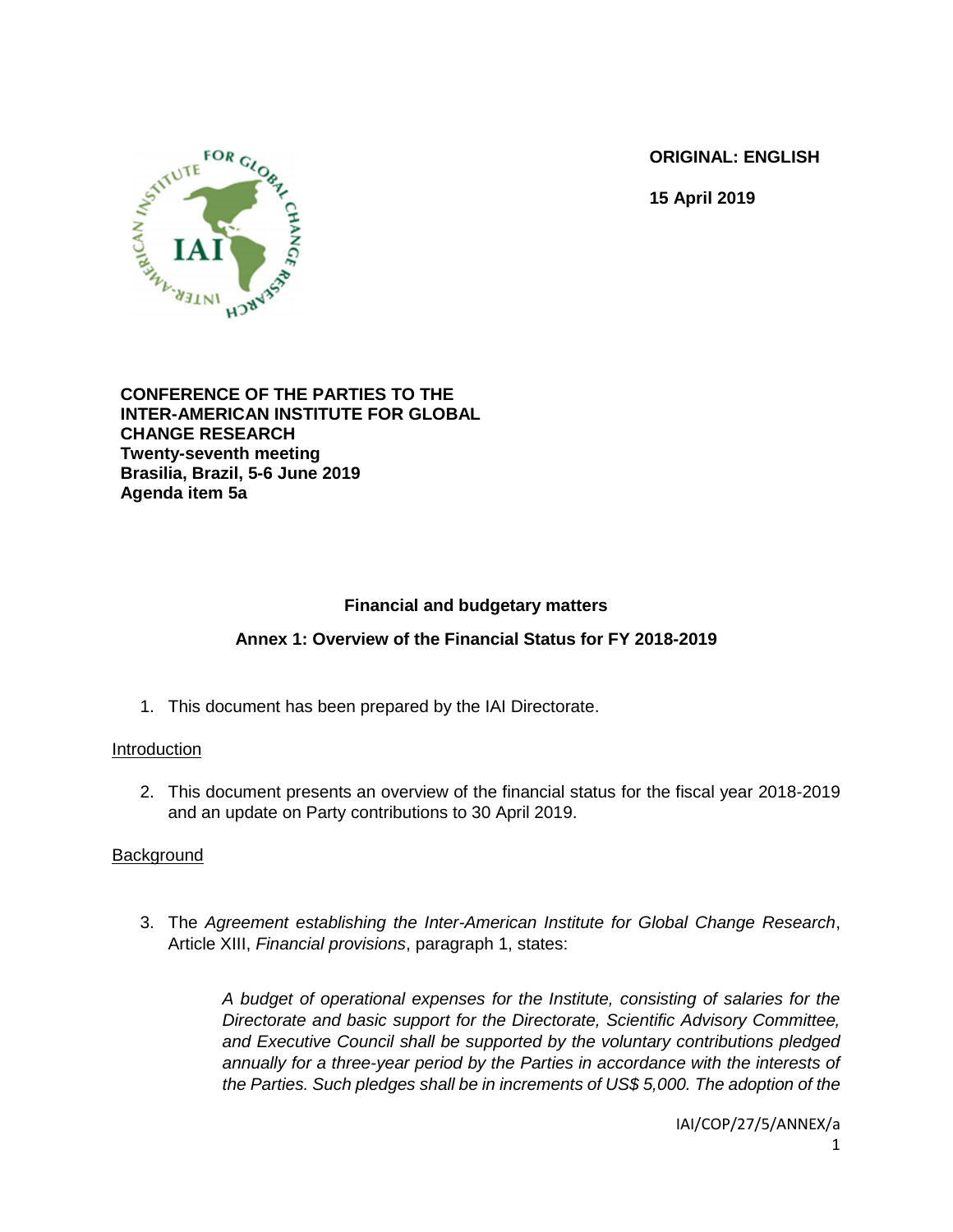*annual budget shall be by consensus of the Parties. The Parties recognize that regular contributions to the operational budget are essential to the success of the Institute and that such contributions shall take into account the research resources of the contributing parties.*

4. The Conference of the Parties, at its 26th meeting (CoP-26, Antigua, 2018), adopted Decision XXVI/3 which urges Parties to:

> *…submit their contributions to the Core Budget in a timely manner and in accordance with the basic scale and encourages them to make extraordinary contributions above their regular contributions whenever possible and as appropriate.*

5. The CoP-26 also adopted Decision XXVI/4 which invites Parties to:

*…submit their contributions as far as possible during the year prior to the one to which they relate or, otherwise, by the beginning of the calendar year to which the contributions apply.*

6. CoP-6 adopted Resolution 7, which proposes an amendment to Article XIII of the *Agreement*. It states:

> *A budget of operational expenses for the Institute, consisting of salaries for the Directorate and basic support for the Directorate, Scientific Advisory Committee, and Executive Council shall be supported, by the voluntary contributions pledged annually for a three-year period by the Parties in accordance with the interests of the Parties. Such pledges shall be in increments of US\$ 1,000. The minimum contribution shall be US\$ 5,000<sup>1</sup> . The adoption of the annual budget shall be by consensus of the Parties. The Parties recognized that regular contributions to the operational budget are essential to the success of the Institute and that such contribution shall take into account the research resources of the contributing Parties.*

- 7. At the time of writing, the amendment to Article XIII has not entered into force. as the required 2/3 of the Parties, which are currently members of the Institute, have not notified the Depository (General Secretariat of the Organization of American States) through appropriate diplomatic channels, that they have completed their corresponding domestic legal requirements<sup>2</sup>.
- 8. Given the 20 year time span since adoption of Resolution 7, the Conference of the Parties may wish to consider retiring this Resolution.

 $\overline{\phantom{a}}$ 

 $1$  Underlined text by the IAI Directorate. Underlined text identifies proposed amendments to Article XIII.

<sup>&</sup>lt;sup>2</sup> For a list of Parties which have notified the Depository, see: [http://www.oas.org/juridico/english/sigs/c-](http://www.oas.org/juridico/english/sigs/c-19(1).html)[19\(1\).html](http://www.oas.org/juridico/english/sigs/c-19(1).html)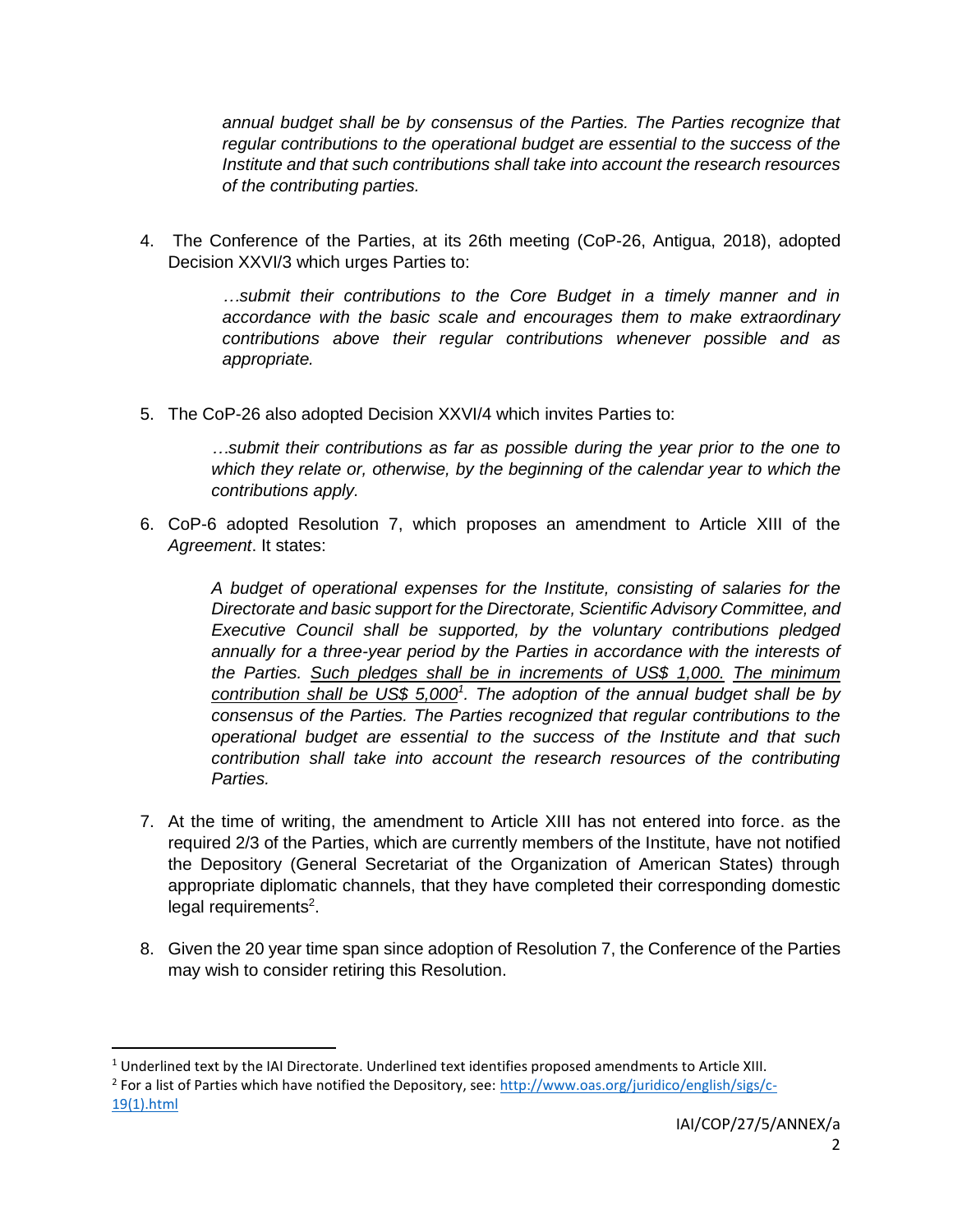### Financial status for the fiscal year 2018-2019

## **Party Contributions**

- 9. As of April 30, 2019, the contributions received (cash incomes) represent the equivalent of 37% of the approved contributions for the fiscal year 2018/2019.
- 10. Parties are invited to consider Decision XXVI/3 particularly as the non-submission of expected contributions is placing stress on the ability of the IAI Directorate to fulfill its mandate and complete its activities.
- 11. Table I shows the status of the Party contributions.

## **Table I**

|                           | Due as of | <b>Contribution</b> | Paid in 2018/2019 to be applied to: |                     |                 | Due as of |
|---------------------------|-----------|---------------------|-------------------------------------|---------------------|-----------------|-----------|
|                           | 30-Jun-18 | for FY 18/19        | <b>Arrears</b>                      | <b>Current year</b> | <b>Advances</b> | 30-Jun-19 |
| Argentina                 | 147,957   | 69,000              |                                     |                     |                 | 216,957   |
| <b>Bolivia</b>            | 60,000    | 5,000               |                                     |                     |                 | 65,000    |
| <b>Brazil</b>             | 240,206   | 120,000             |                                     |                     |                 | 360,206   |
| Canada                    | 104,459   | 173,000             | (104, 459)                          | (36, 757)           |                 | 136,243   |
| <b>Chile</b>              | 14,000    | 8,000               | (14,000)                            |                     |                 | 8,000     |
| Colombia                  | 17,433    | 13,000              | (17,433)                            | (6, 260)            |                 | 6,740     |
| <b>Costa Rica</b>         | (341)     | 5,000               |                                     |                     |                 | 4,659     |
| Cuba                      | 70,067    | 5,000               |                                     |                     |                 | 75,067    |
| <b>Dominican Republic</b> | 100,000   | 5,000               | (5,000)                             |                     |                 | 100,000   |
| <b>Ecuador</b>            |           | 5,000               | (5,000)                             |                     |                 |           |
| Guatemala                 | 105,000   | 5,000               |                                     |                     |                 | 110,000   |
| Jamaica                   | 70,000    | 5,000               |                                     |                     |                 | 75,000    |
| <b>Mexico</b>             | 85,000    | 85,000              | (85,000)                            |                     |                 | 85,000    |
| Panama                    | 85        | 5,000               |                                     |                     |                 | 5,085     |
| Paraguay                  | 33,984    | 5,000               | (9,868)                             |                     |                 | 29,116    |
| Peru                      | (20, 286) | 6,000               |                                     |                     |                 | (14, 286) |
| <b>Uruguay</b>            |           | 5,000               |                                     |                     |                 | 5,000     |
| $USA(*)$                  | 393,358   | 831,000             | (232, 324)                          |                     |                 | 992,034   |
| Venezuela                 | 180,000   | 45,000              |                                     |                     |                 | 225,000   |
| <b>Totals</b>             | 1,600,923 | 1,400,000           | (473, 084)                          | (43, 017)           | ۰               | 2,484,822 |

## **Core Budget 2018 / 2019 Status of Country Contributions as of April 30, 2019 Amounts in US\$**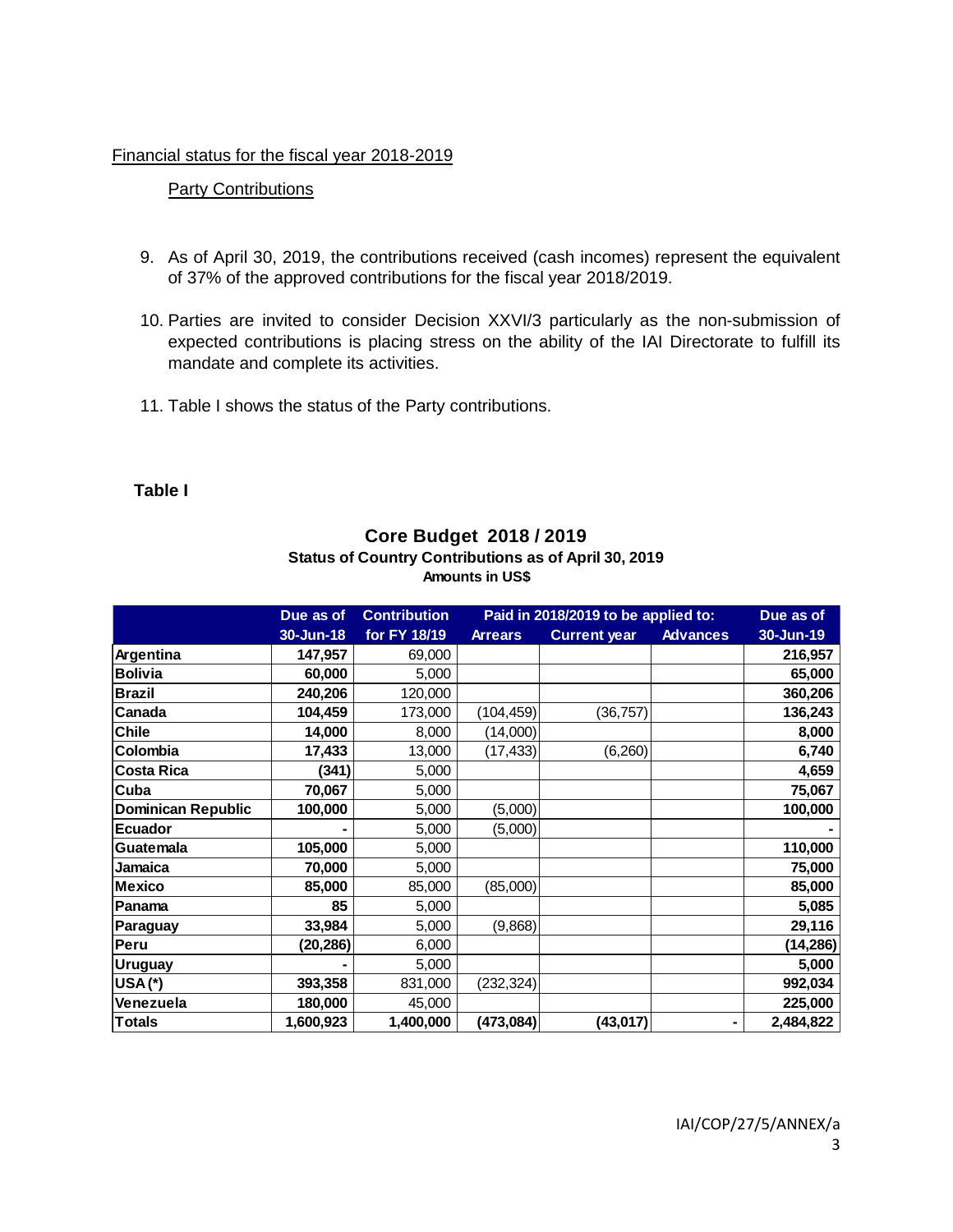- 12. The IAI Directorate also refers Parties to Decision XXV/25 which encourages proactive participation by country representatives to work for the timely payment of country contributions.
- 13. Moreover, USD5000 in January 1992 had the same buying power as USD9113.40 in January 2019. Or, alternatively, since 1992, Party contributions remaining at the USD5000 level have lost approximately 45% of its purchasing power. Party contributions are discussed in document no. IAI/COP/27/6, *Decision XXVI/6: Different options regarding increases to Party contributions and possible use of United Nations post adjustment scales on professional staff salaries*.

# Efforts by the IAI Directorate related to late Party contributions

14. In support of Decision XXVI/5<sup>3</sup>, the IAI Directorate has met with Argentina, Brazil, Canada, Chile, Guatemala, Mexico, Panama, Peru, the USA and Uruguay. The Directorate also met with the focal point from Colombia, virtually. Discussions touched on the need for timely submissions of contributions by Parties that are late in meeting their pledges. The IAI Directorate is hopeful that Parties will be able to submit in a timely manner their contributions.

## Status of the core budget and expenses

Expenses

- 15. Table II summarizes expenses at the close of 28 February 2019 (8 months into the fiscal year).
- 16. Expenses were 4.4% lower than that foreseen in the core budget (67% of the total budget), representing a slight improvement in expenses from the budget performance for previous fiscal years.

# **Table II**

 $\overline{\phantom{a}}$ 

<sup>3</sup> *The Conference of the Parties instructs the IAI Directorate to continue to monitor Parties that have pending contributions to the Agreement by sending reminders twice yearly, with copies to the permanent missions in Montevideo, Uruguay and initiating discussions with the permanent missions in Montevideo of the Parties with pending contributions for three or more years*.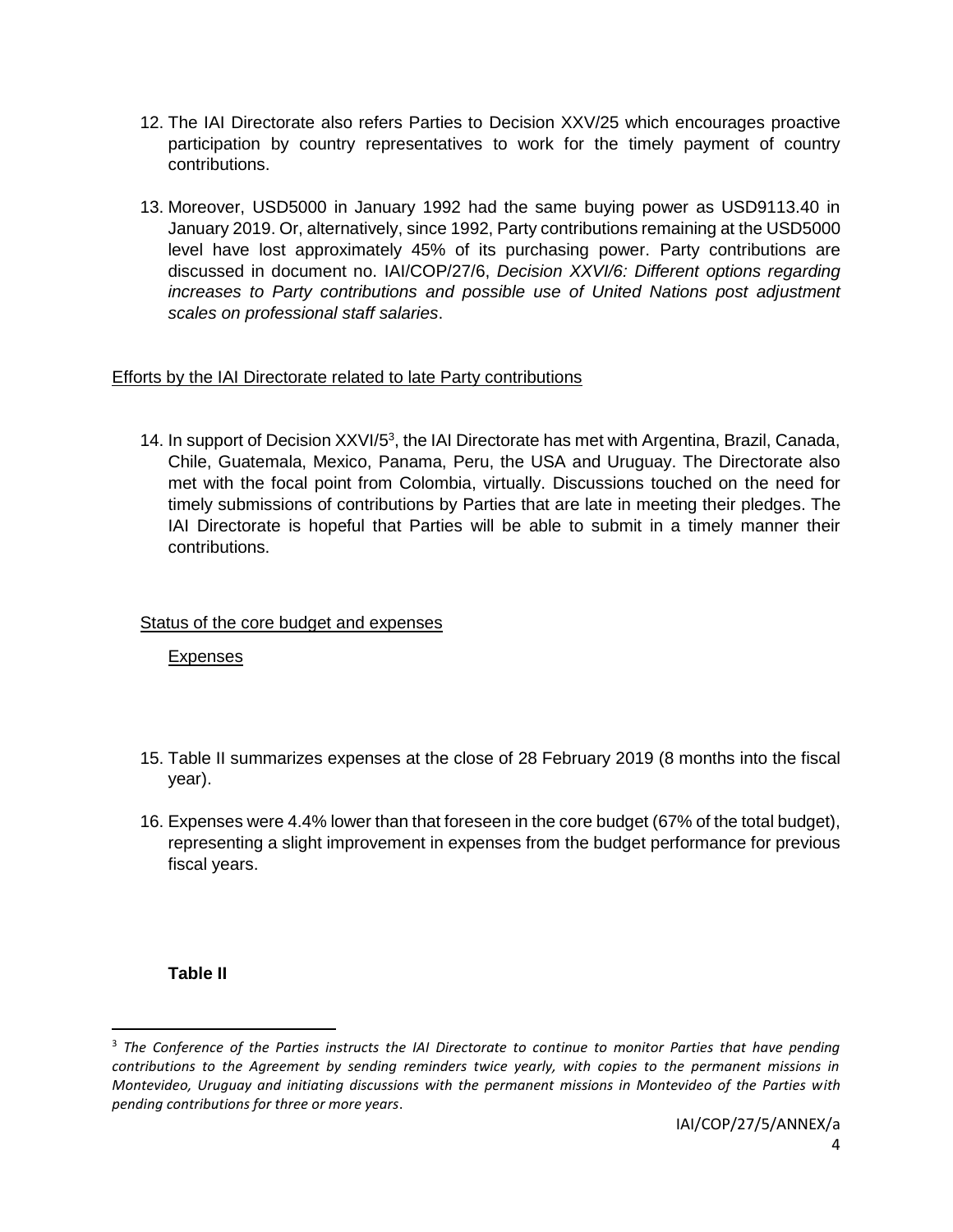# **Budget Performance**

**July 2018 - February 2019**

Amounts in US\$

|                                    | <b>Actuals</b> | <b>YTD Budget</b> |                   |               |
|------------------------------------|----------------|-------------------|-------------------|---------------|
| <b>Category</b>                    | 2018/2019      | 2018/2019         | <b>Difference</b> | $\frac{9}{6}$ |
| <b>Salaries &amp; Benefits</b>     | 653,000        | 662,041           | (9,041)           | $-1.4%$       |
| <b>Travel &amp; Training</b>       | 43,530         | 57,953            | (14, 423)         | $-24.9%$      |
| Equipment                          | 4,358          | 8,799             | (4, 441)          | $-50.5%$      |
| <b>Operational Costs</b>           | 145,327        | 155,873           | (10, 546)         | $-6.8%$       |
| <b>Dissemination &amp; Outread</b> | 21,000         | 12,667            | 8,333             | 65.8%         |
| Director's Fund                    | 25,000         | 36,000            | (11,000)          | $-30.6%$      |
| <b>Total</b>                       | 892,215        | 933,333           | (41, 118)         | $-4.4%$       |

### Salaries and benefits

17. Salaries and benefits show a slight decrease of -1.4% from what was budget for the 2018/2019. At the end of the fiscal year, the IAI Directorate expects to be in line with the full-year budget. It is noted that an additional impact will be received in the last trimester of 2018/2019 owning severance payments due to the resignation of the Science Program Officer and the hiring of the new Director, Science.

### Travel

- 18. Travel and training expenses are significantly lower than expected, i.e. -24.9%. The IAI Directorate made efforts to cover travel costs from non-core funds whenever possible and as appropriate.
- 19. Moreover, several missions were planned to occur back-to-back thereby providing savings in air travel. The IAI Directorate also encouraged participation by staff using video conferencing whenever possible to lower the carbon footprint of the IAI.
- 20. An economy class travel only policy, with exceptions for health reasons, has also contributed to lower travel costs.

## Equipment

21. Equipment costs were lower than expected, -51%, owning to the harmonization of services, better training of staff in the use of new information technologies, centralization of IT services through one provider and greater oversight in the purchase of new equipment and software.

Operational costs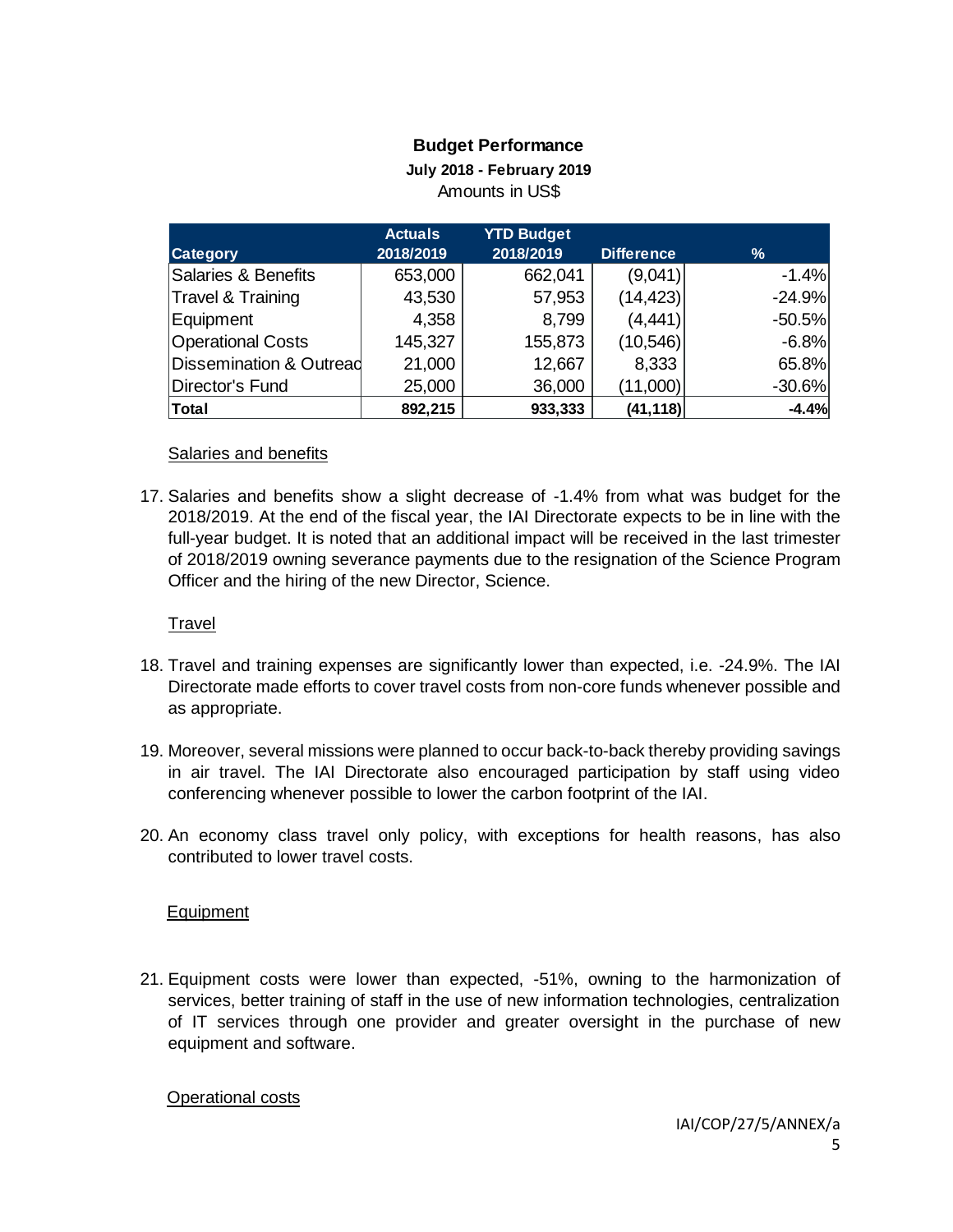22. Operational costs were also slightly lower, -7%. Again, greater oversight of general services and use of resources, including telephony and general office supplies, has contributed to a more cost-effective Directorate. However, it is expected that operational costs will meet what was originally budgeted by the end of the fiscal year.

## Dissemination and outreach

23. Costs associated with dissemination of information on the IAI were higher, 66%, owning to payment of salaries for the consultant, Editor. The IAI Directorate notes that this contract has been terminated effective 1 December 2018.

### **Administration**

### *Staff handbook*

24. New administrative regulations under the new *Staff handbook* were implemented and are currently in-force.

## Tripartite Agreement

- 25. Discussion related to implementation of Decision XXVI/19, merger of the Science Development Directorate and the Science-Policy Liaison Directorate with the Integrated Operations and Finance Directorate is discussed in document no., IAI/COP/27/15, *Decision XXVI/19: Report of the IAI Directorate on the merger with the Science Development Directorate and the Science-Policy Liaison Directorate*. Parties are invited to refer to that document.
- 26. The merger was completed successfully during the 2018-2019 intersessional period without interruption of services and advice to Parties.

#### Internal Controls

27. Internal controls continue to be updated when opportunities for improvement are detected. Currently there are no critical internal control issues either from the FAC or the external auditors.